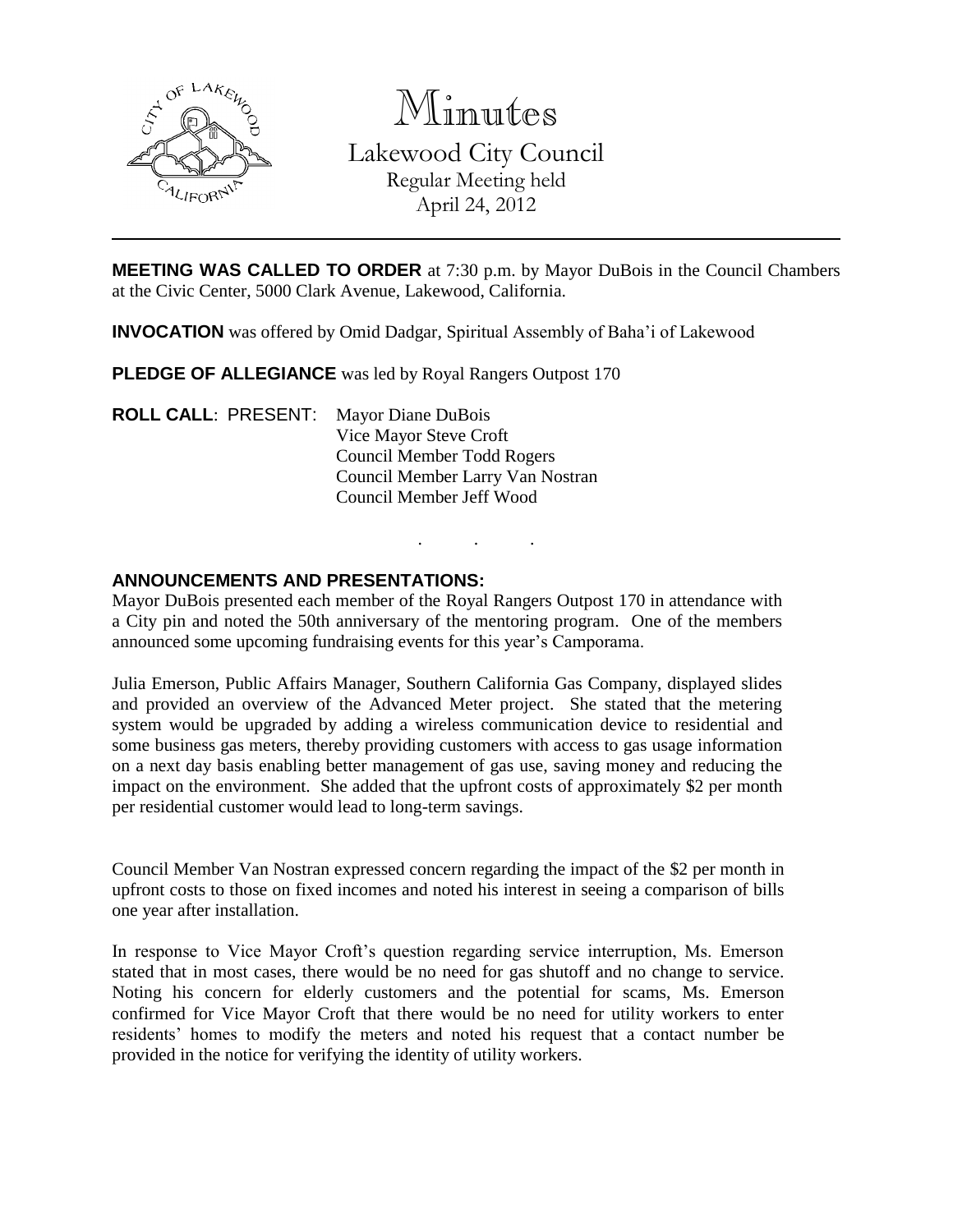# **ANNOUNCEMENTS AND PRESENTATIONS:** Continued

Council Member Wood questioned the accuracy of transmissions and whether false readings had been studied during other cities' installations. Ms. Emerson stated that a billing investigation would be initiated if a bill discrepancy had been identified from the transmissions. Responding to Council Member Wood's concerns regarding the placement of the antenna, Ms. Emerson stated that the Gas Company had been working with City staff to identify appropriate locations.

In response to Council Member Rogers' concerns regarding notice from the Gas Company prior to the Public Utilities Commission's approval, Ms. Emerson stated that she would investigate whether notice had been provided to the City. Council Member Rogers requested that in the future, notice be given ahead of time to allow for the City being able to provide input to the PUC.

Yvette Shahinian of Congresswoman Linda Sanchez' office extended an invitation to the 10th Annual Congressional District High School Art Competition reception to be held on May 5th in La Mirada.

Council Member Wood, Vice Mayor Croft and Mayor DuBois highlighted the positive aspects of and expressed appreciation to those involved in the recent Lakewood Shreds, Volunteer Day and volunteer coach recognition events.

Mayor DuBois announced that the meeting would be adjourned in memory of Carol Kumpf, mother of Graphic Technician Denny Kumpf, and James Ego, father of Linda Ung, Administrative Secretary in the Recreation and Community Services Department.

. . .

#### **ROUTINE ITEMS:**

COUNCIL MEMBER VAN NOSTRAN MOVED AND VICE MAYOR CROFT SECONDED TO APPROVE ROUTINE ITEMS 1 THROUGH 11. THERE BEING NO OBJECTION, IT WAS SO ORDERED.

- RI-1 Approval of Minutes of the Meeting held March 27, 2012
- RI-2 Approval of Personnel Transactions
- RI-3 Approval of Registers of Demands
- RI-4 Approval of Report of Monthly Investment Transactions
- RI-5 Approval of Quarterly Schedule of Investments
- RI-6 RESOLUTION NO. 2012-14; A RESOLUTION OF THE CITY COUNCIL OF THE CITY OF LAKEWOOD IN SUPPORT OF SB 1386 (LOWENTHAL) AMENDING CALIFORNIA WATER CODE TO ELIMINATE DUPLICATION OF AUTHORITY FOR GROUNDWATER STORAGE BY WATER DISTRICTS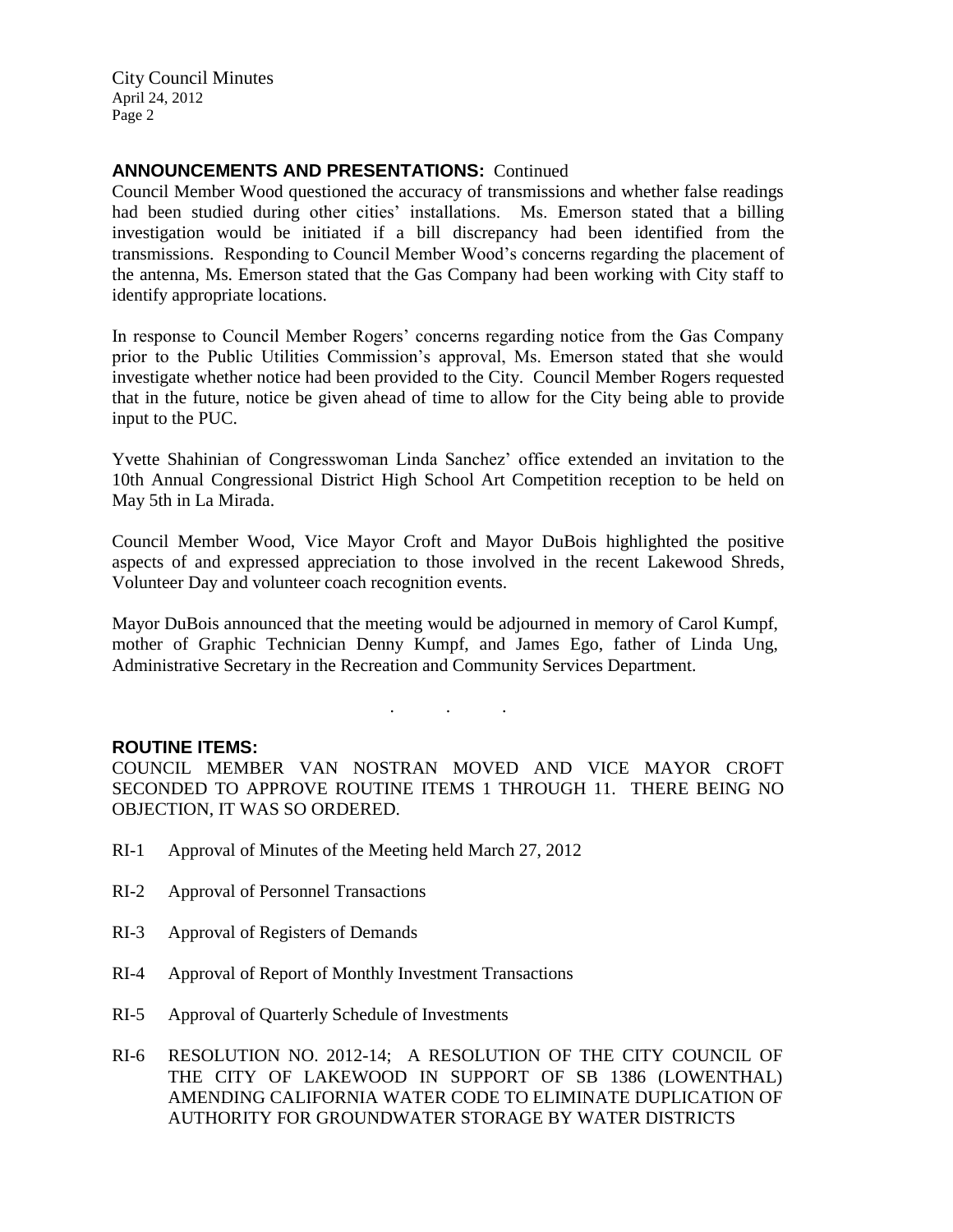#### **ROUTINE ITEMS:** Continued

- RI-7 Acceptance of Notice of Completion for Public Works Project No.11-1; Watermain Replacement - 2011; T.A. Rivard, Inc.
- RI-8 Acceptance of Notice of Completion for Public Works Project No. 09-7; Traffic Signal Modifications on Arterial Streets Citywide; Freeway Electric Inc.
- RI-9 Approval of Purchase of Scheduling Software for the Centre
- RI-10 RESOLUTION NO. 2012-15; A RESOLUTION OF THE CITY COUNCIL OF THE CITY OF LAKEWOOD RESCINDING RESOLUTIONS ESTABLISHING PHYSICALLY HANDICAPPED PERSONS DESIGNATED PARKING WITHIN THE CITY OF LAKEWOOD
- RI-11 Approval of Purchase of Swimming Pool Equipment

# **1.1 • APPROVAL OF SUBMITTAL OF JUSTICE ASSISTANCE GRANT PROGRAM FUNDING**

. . .

Carol Flynn Jacoby, Deputy City Manager, made a presentation based on the memo in the agenda and reported that the City had been notified of an entitlement grant in the amount of \$26,412 from the Justice Assistance Grant (JAG) program and that funding for the Abatement Team deputy was an eligible expenditure. The Abatement Team worked to identify and "clean up" nuisance housing units and businesses that created a haven for criminal activities as well as addressed unsightly properties with residents who disturb the peace and safety of Lakewood neighborhoods. She stated the Special Assignment deputy was a key member of the team and a portion of the contract cost could be offset by the grant. It was staff's recommendation that the City Council approve the submittal of the JAG Program funding for the Crime, Public Nuisance and Property Abatement Team deputy; receive public comment on the grant in the City Clerk's Office until May 24; authorize the City Manager to apply for the grant and forward any additional public comment at the end of the review period; and direct the Administrative Services Director to appropriate \$26,412 in the 2012 JAG grant fund when awarded.

Mayor DuBois opened the public hearing at 8:15 p.m. and called for anyone in the audience wishing to address the City Council on this matter. There was no response.

COUNCIL MEMBER ROGERS MOVED AND COUNCIL MEMBER WOOD SECONDED TO CLOSE THE PUBLIC HEARING AND APPROVE STAFF'S RECOMMENDATION. UPON ROLL CALL VOTE, THE MOTION WAS APPROVED:

. . .

AYES: COUNCIL MEMBERS: Van Nostran, Croft, Wood, Rogers and DuBois NAYS: COUNCIL MEMBERS: None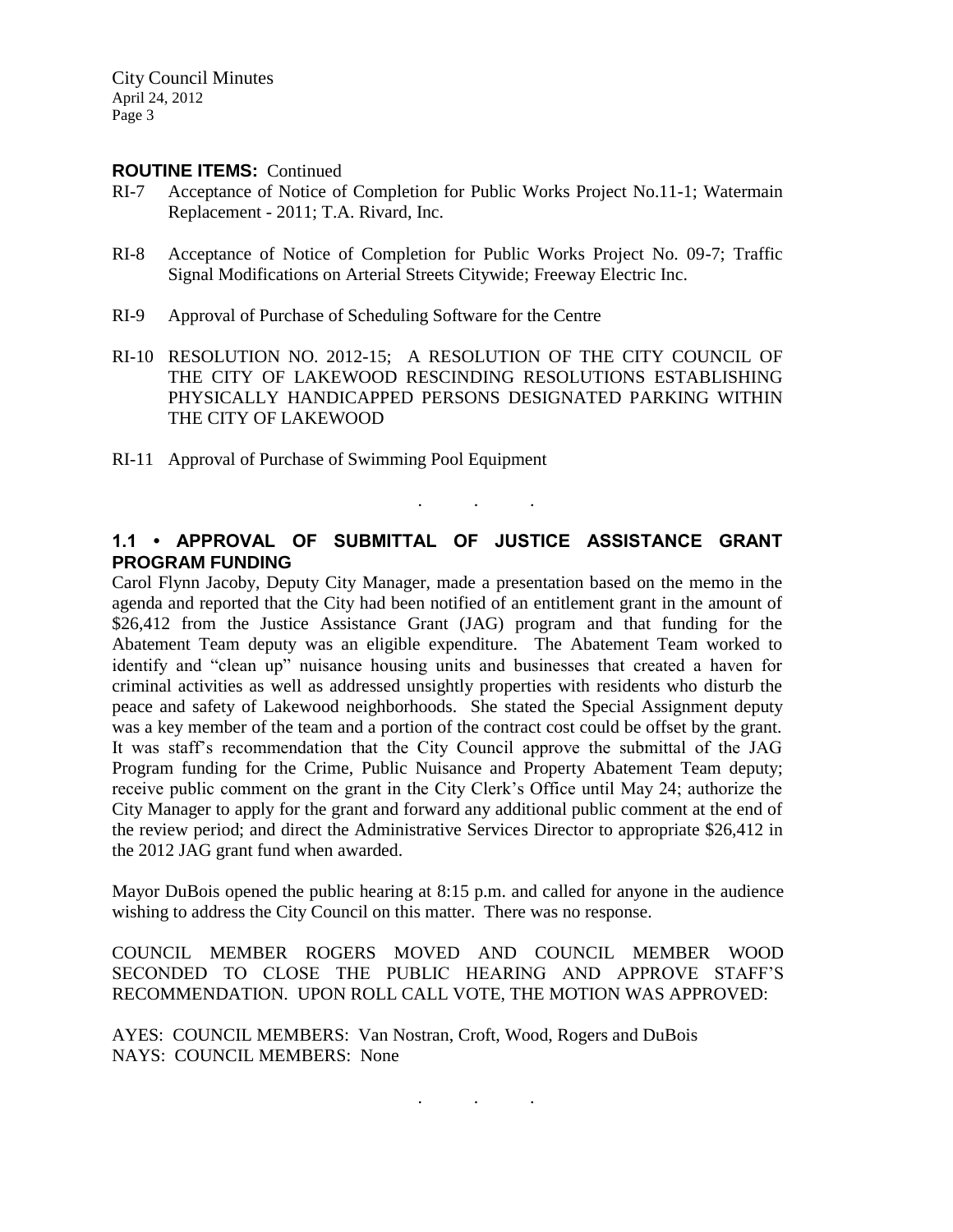# **2.1 • APPROVAL OF APPOINTMENT TO RECREATION AND COMMUNITY SERVICES COMMISSION**

Council Member Rogers stated that due to a job relocation, he would be replacing his appointee to the Recreation and Community Services Commission, Steven Richard, a longtime coach and sports official, with Ted Spaseff, a 34-year resident and former City staffer, who had managed a golf course and also volunteered for the Lakewood Education Foundation.

RESOLUTION NO. 2012-16; A RESOLUTION OF THE CITY COUNCIL OF THE CITY OF LAKEWOOD APPOINTING TED SPASEFF TO THE RECREATION AND COMMUNITY SERVICES COMMISSION REPLACING STEVEN RICHARD

COUNCIL MEMBER ROGERS MOVED AND COUNCIL MEMBER WOOD SECONDED TO ADOPT RESOLUTION NO. 2012-16. UPON ROLL CALL VOTE, THE MOTION WAS APPROVED:

AYES: COUNCIL MEMBERS: Van Nostran, Croft, Wood, Rogers and DuBois NAYS: COUNCIL MEMBERS: None

# **3.1 • APPROVAL OF APPOINTMENTS TO GOVERNMENTAL ASSOCIATIONS, ORGANIZATIONS & COMMITTEES**

. . .

Mayor DuBois presented her organizational and committee appointments.

### ORGANIZATIONAL APPOINTMENTS

| <b>California Contract Cities</b><br>Association                    | Wood - Representative        | DuBois – Alternate      |
|---------------------------------------------------------------------|------------------------------|-------------------------|
| California Joint Powers<br><b>Insurance Authority</b>               | Van Nostran - Representative | Rogers - Alternate      |
| So. Calif. Association of Governments (SCAG)                        |                              |                         |
| General Assembly                                                    | $Crott - Representative$     | DuBois – Alternate      |
| Gateway Cities COG Board                                            | DuBois - Representative      | Wood - Alternate        |
| <b>Greater Los Angeles County</b><br><b>Vector Control District</b> | Croft - Representative       |                         |
| Job Training Partnership Act<br><b>SELACO WIB</b>                   | Wood - Policy Board          |                         |
| League of California Cities<br>L.A. County Division                 | Wood - Representative        | Van Nostran - Alternate |
| <b>City Selection Committee</b>                                     | Wood - Representative        | Rogers - Alternate      |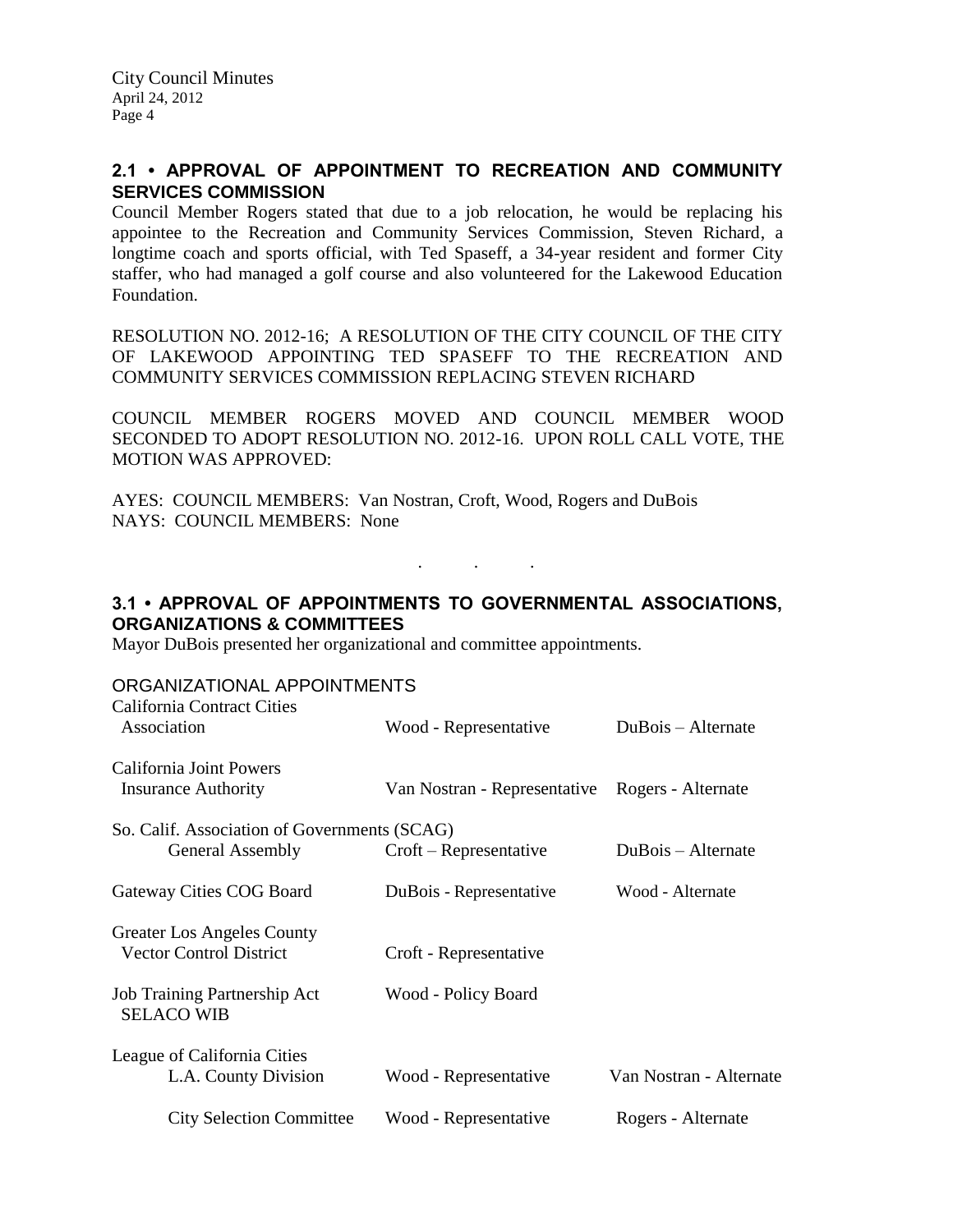#### **3.1 • APPROVAL OF APPOINTMENTS TO GOVERNMENTAL ASSOCIATIONS, ORGANIZATIONS & COMMITTEES** - Continued

| <b>ORGANIZATIONS &amp; COMMITTEES - Continued</b><br><b>Annual League Conference</b> | Rogers - Representative | Croft - Alternate    |
|--------------------------------------------------------------------------------------|-------------------------|----------------------|
| L.A. County Sanitation<br>District #3 $&$ #19                                        | DuBois - Representative | Croft - Alternate    |
| <b>Southeast Water Coalition</b>                                                     | Rogers - Representative | Croft – Alternate    |
| <b>STANDING COMMITTEES</b><br><b>Intergovernmental Relations</b>                     | DuBois - Chair          | Croft - Member       |
| Lakewood Schools                                                                     | Croft - Chair           | Rogers - Member      |
| <b>Environmental Management</b>                                                      | Croft - Chair           | DuBois - Member      |
| <b>Public Safety</b>                                                                 | Rogers - Chair          | Van Nostran – Member |
| Park Development                                                                     | Wood - Chair            | Rogers – Member      |
| <b>Water Resources</b>                                                               | Croft - Chair           | Van Nostran - Member |
| <b>Community Promotion</b>                                                           | Rogers - Chair          | DuBois - Member      |

COUNCIL MEMBER VAN NOSTRAN MOVED AND VICE MAYOR CROFT SECONDED TO APPROVE THE APPOINTMENTS AS SUBMITTED. THERE BEING NO OBJECTION, IT WAS SO ORDERED.

. . .

# **3.2 • REVIEW OF INTERGOVERNMENTAL RELATIONS GOALS**

Paolo Beltran, Senior Management Analyst, made a presentation based on the memo in the agenda and explained that the Intergovernmental Relations Committee had completed its discussions and recommended its goals for 2012, which established the work program of the Committee and the platform for City advocacy meetings and trips. He stated that the goals also focused on the efforts of the City's legislative representatives and authorized participation in the coalitions of cities and other agencies that work to affect Federal and State decision making. He concluded by stating it was the Intergovernmental Relations Committee's recommendation that the City Council adopt the 2012 Statement of Intergovernmental Relations Goals.

VICE MAYOR CROFT MOVED AND COUNCIL MEMBER WOOD SECONDED TO ADOPT THE STATEMENT OF INTERGOVERNMENTAL RELATIONS GOALS FOR 2012. UPON ROLL CALL VOTE, THE MOTION WAS APPROVED:

AYES: COUNCIL MEMBERS: Van Nostran, Croft, Wood, Rogers and DuBois NAYS: COUNCIL MEMBERS: None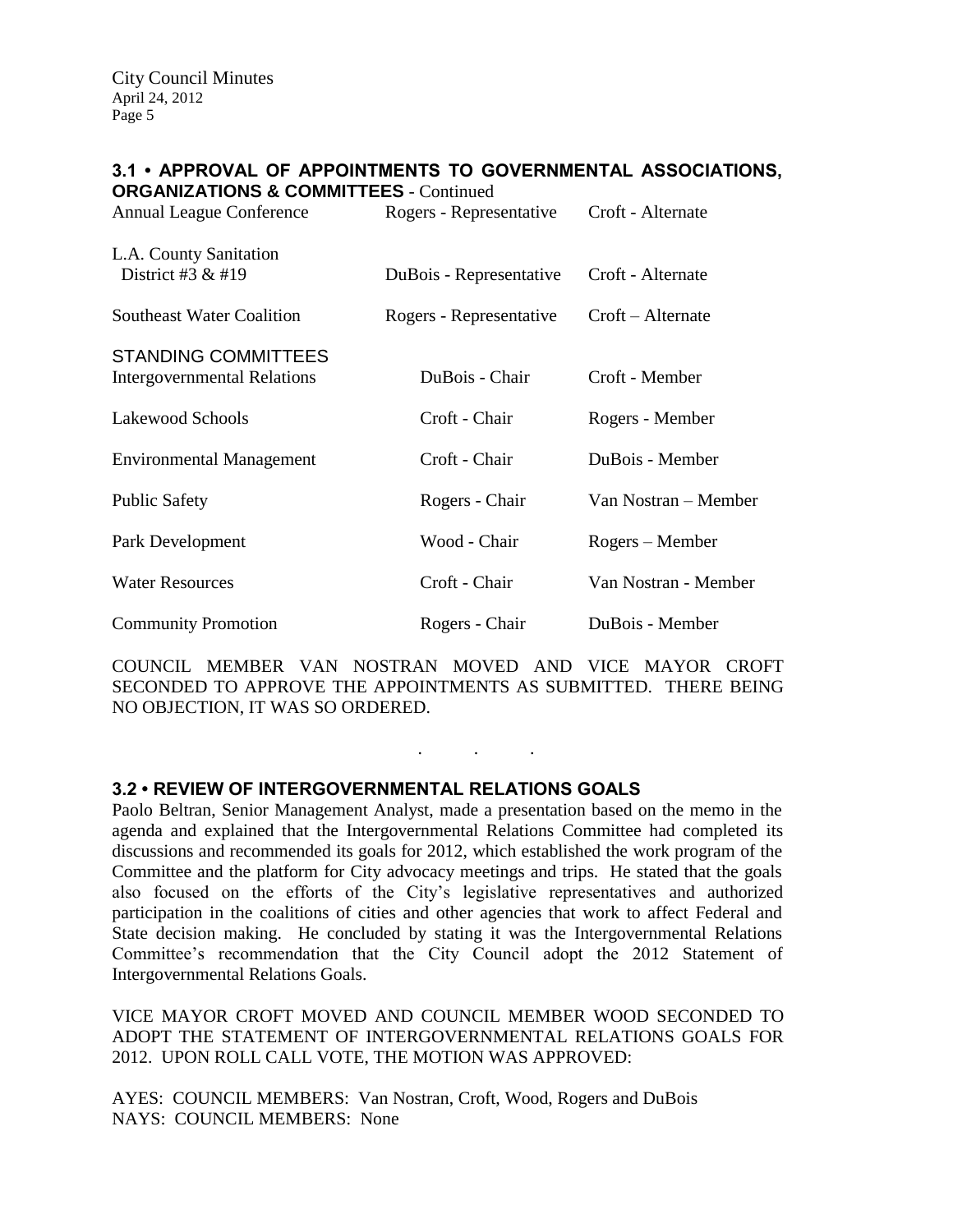# **SUCCESSOR AGENCY ACTIONS**

1. Approval of Registers of Demands COUNCIL MEMBER VAN NOSTRAN MOVED AND VICE MAYOR CROFT SECONDED TO APPROVE THE REGISTERS OF DEMANDS. UPON ROLL CALL VOTE, THE MOTION WAS APPROVED:

AYES: COUNCIL MEMBERS: Van Nostran, Croft, Wood, Rogers and DuBois NAYS: COUNCIL MEMBERS: None

2. Approval of Successor Agency Recognized Obligations Payment Schedule City Attorney Steve Skolnik explained that the changes had been made to the January to June 2012 and the July to December 2012 Recognized Obligation Schedule which required Council approval before it was provided for review and approval to the Oversight Board at its meeting to be held on April 30th and would then be submitted to the State Department of Finance for its review.

Diane Perkin, Director of Administrative Services, concurring with the City Attorney, stated it was recommended that the Council adopt the updated Recognized Obligation Schedule.

Responding to Council Member Van Nostran's inquiries, Ms. Perkin stated that the State had three days in which to return comments to the Oversight Board or provide approval of the Recognized Obligation Schedule.

VICE MAYOR CROFT MOVED AND COUNCIL MEMBER VAN NOSTRAN SECONDED TO ADOPT THE UPDATED RECOGNIZED OBLIGATION PAYMENT SCHEDULE PURSUANT TO THE HEALTH AND SAFETY CODE. UPON ROLL CALL VOTE, THE MOTION WAS APPROVED:

AYES: COUNCIL MEMBERS: Van Nostran, Croft, Wood, Rogers and DuBois NAYS: COUNCIL MEMBERS: None

3. Adoption of Successor Agency Multi-Year Budget/Administrative Budget

The Administrative Services Director made a presentation based on the memo in the agenda and stated that as with the Recognized Obligation Payment Schedule, the Successor Agency's multi-year budget, the expenses of which were listed in priority order, was presented for Council approval and would be provided for review and approval to the Oversight Board.

The City Attorney verified for Council Member Van Nostran that both the Recognized Obligation Payment Schedule and the administrative budget would be considered at the Oversight Board meeting.

Ms. Perkin stated that the County had set May 4th as the deadline to receive the documents in order to allow timely preparation of disbursement of payments.